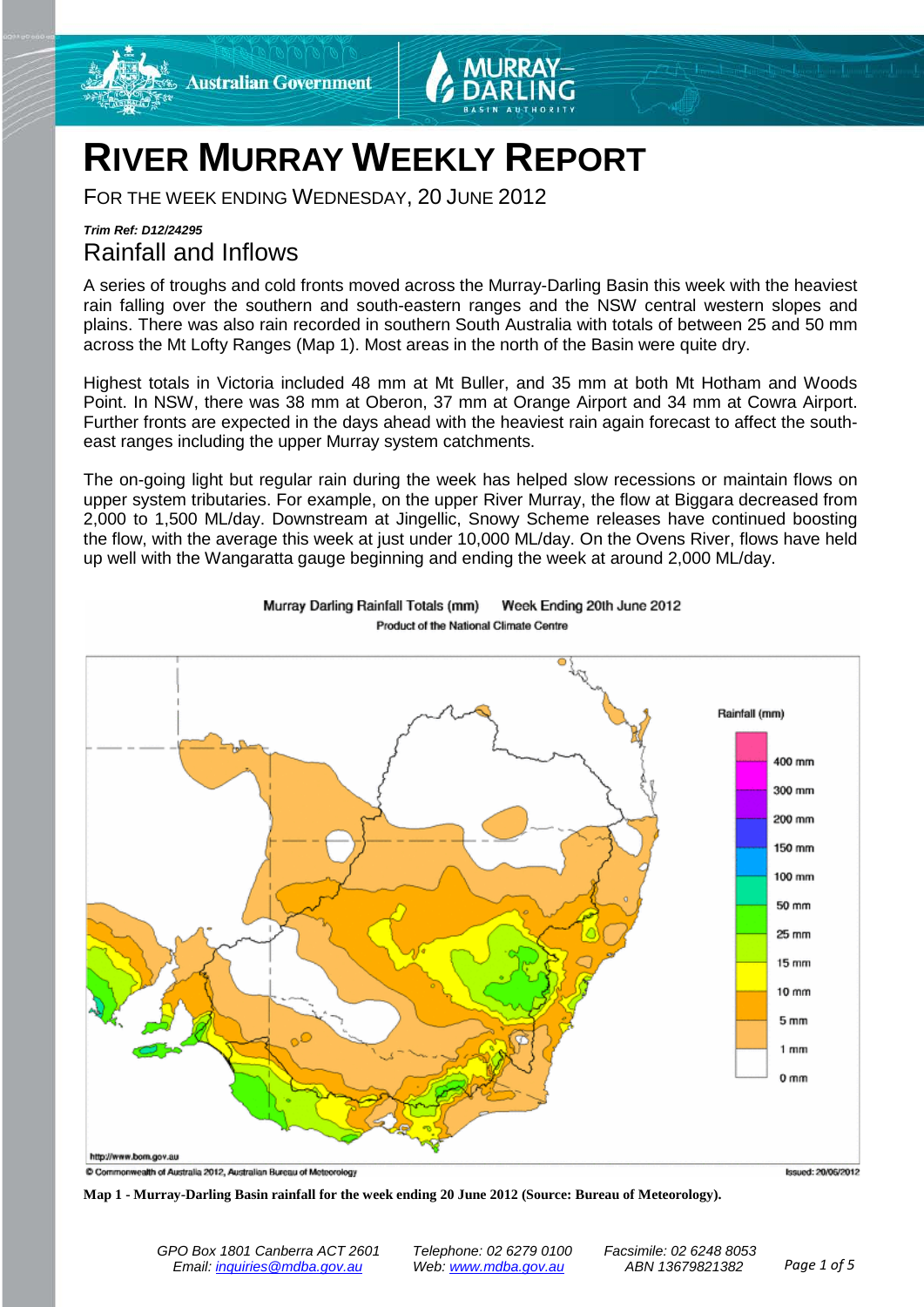

# River Operations

MDBA active storage increased by 108 GL during the week to 7,872 GL (92% capacity). At Dartmouth Reservoir, the total storage increased by 15 GL to 3,319 GL, which is 86% capacity.

At Hume Reservoir, the storage volume has increased by 38 GL (95% capacity) and the release has been increased to 12,000 ML/day, with further increases expected over the next few days as inflows rise. Throughout the remainder of winter, Hume Reservoir will be managed to maintain a target level below Full Supply Level (currently 95%) in order to provide for a measure of flood mitigation. Generally it can be expected that the total volume of inflows to the dam from any significant rainfall event will be fully passed downstream within about 5–7 days. The reservoir will be used where possible to limit potential damage to downstream communities from larger rainfall events; however communities are advised to have their flood preparations in place. See the NSW SES website <http://www.ses.nsw.gov.au/community-safety/floodsafe/>for further information.

Release from Yarrawonga Weir was increased during the week to 8,500 ML/day and the pool level has risen slightly to 124.80 m AHD. Release will be increased in the next few days, perhaps to above 20,000 ML/day, if rainfall across the upper Murray, Kiewa and Ovens Rivers occurs as currently forecast.

On the Edward-Wakool system, the total diversion through the Edward and Gulpa offtakes has remained less than 300 ML/day throughout the week to assist with the construction of the fishway at Stevens Weir. The flow through these offtakes will need to increase in the coming week due to the higher flows now in transit from upstream. At Torrumbarry Weir, the flow is currently 9,300 ML/day and is expected to continue rising for at least the next two weeks.

On the Murrumbidgee River, the flow at Balranald has been slowly rising during the week and is currently 7,800 ML/day. This flow is expected to begin receding in the next few days. At Euston Weir, the long recession that has taken place since the 1 May peak has finished with flows now starting to rise again. It is expected that flow at Euston will rise slowly for at least the next week. The flow of 13,400 ML/day recorded on 19 June is the lowest flow since 8 March.

At Menindee Lakes, the storage increased by 16 GL, and the total storage remains surcharged at 1,916 GL (111% capacity). The release, measured at Weir 32, is currently 1,370 ML/day. This release continues to be slowly reduced and is expected to reach the normal minimum, for surcharged conditions, of 500 ML/day during the coming week.

Lake Victoria continues to fill and the storage increased by 40 GL during the week. The current volume is 447 GL (66% capacity). It may be possible in coming weeks to draw the level in Lake Victoria back down if there is sufficient volume in transit from upstream to fill the lake at a later date. Cycling of lake levels in this way will minimise wave erosion within the lake as well as provide for the watering of vegetation important for the protection of cultural heritage. The flow to South Australia has continued its rapid recession to the current flow of 14,400 ML/day, still well above the current entitlement rate of 6,000 ML/day (3,000 ML/day base entitlement plus 3,000 ML/day 'Additional Dilution Flow'). Flows to South Australia are expected to remain above entitlement rates for at least another month however this could be expected to be extended with further rainfall in coming months.

The 5-day average level at the Lower Lakes is currently 0.55 m AHD (0.2 m below FSL), which has increased from a low of 0.51 m AHD late last week, and operations aim to raise the lake level to around Full Supply Level (0.75 m AHD) over the coming weeks.

#### **For media inquiries contact the Media Officer on 02 6279 0141**

DAVID DREVERMAN Executive Director, River Management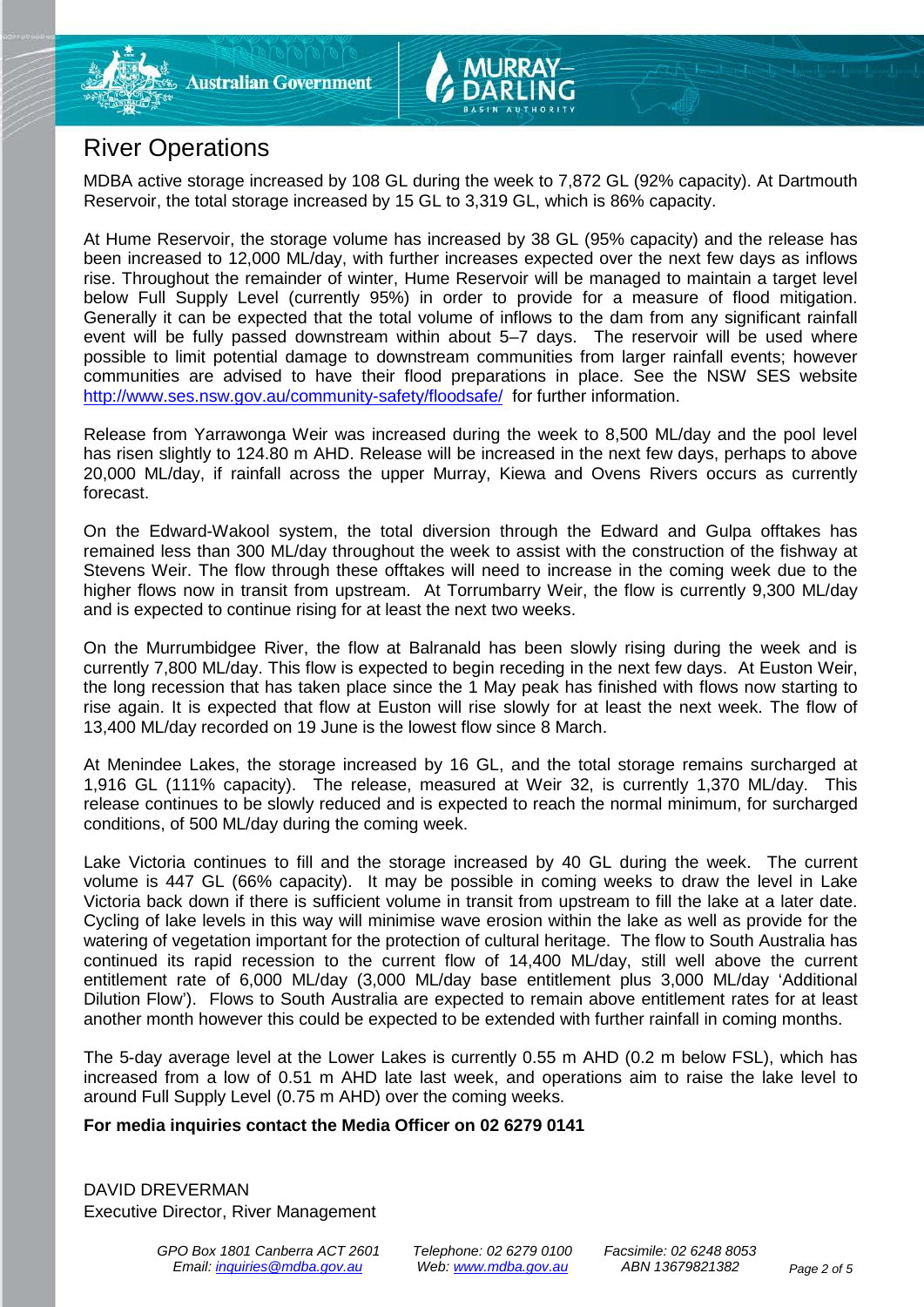

**Australian Government** 



### Water in Storage Week ending Wednesday 20 Jun 2012

| <b>MDBA Storages</b>                         | Full<br>Supply<br>Level | Current<br>Full Supply<br>Storage<br>Volume<br>Level |         | Current | Storage | Dead<br>Storage | Active<br>Storage | Change in<br>Total<br>Storage<br>for the<br>Week |
|----------------------------------------------|-------------------------|------------------------------------------------------|---------|---------|---------|-----------------|-------------------|--------------------------------------------------|
|                                              | (m AHD)                 | (GL)                                                 | (m AHD) | (GL)    | %       | (GL)            | (GL)              | (GL)                                             |
| Dartmouth Reservoir                          | 486.00                  | 3856                                                 | 477.44  | 3 3 1 9 | 86%     | 71              | 3 2 4 8           | $+15$                                            |
| Hume Reservoir                               | 192.00                  | 3 0 0 5                                              | 191.29  | 2864    | 95%     | 23              | 2841              | $+38$                                            |
| Lake Victoria                                | 27.00                   | 677                                                  | 24.96   | 447     | 66%     | 100             | 347               | $+40$                                            |
| Menindee Lakes                               |                         | 1 731*                                               |         | 1916    | 111%    | $(480 \#)$      | 1436              | $+16$                                            |
| <b>Total</b>                                 |                         | 9 2 6 9                                              |         | 8 5 4 6 | 92%     | $ -$            | 7872              | $+108$                                           |
| $92\%$ ^<br><b>Total Active MDBA Storage</b> |                         |                                                      |         |         |         |                 |                   |                                                  |

#### **Major State Storages**

| <b>Burriniuck Reservoir</b> | 026     | 949  | 93% |     | 946 | nn<br>- 1<br>∼ |
|-----------------------------|---------|------|-----|-----|-----|----------------|
| <b>Blowering Reservoir</b>  | 631     | 550  | 95% | 24  | 526 |                |
| Eildon Reservoir            | 3 3 3 4 | 2891 | 87% | 100 | 791 | +19            |

\* Menindee surcharge capacity – 2050 GL \*\* All Data is rounded to nearest GL \*\*

# NSW takes control of Menindee Lakes when storage falls below 480 GL, and control reverts to MDBA when storage next reaches 640 GL ^ % of total active MDBA storage

**Snowy Mountains Scheme Snowy diversions for week ending 19 Jun 2012** 

| <b>Storage</b>         | <b>Active Storage</b><br>(GL) | Weekly Change<br>(GL) | Diversion (GL)   | This Week | From 1 May<br>2012 |
|------------------------|-------------------------------|-----------------------|------------------|-----------|--------------------|
| Lake Eucumbene - Total | 2444                          | n/a                   | Snowy-Murray     | $+35$     | 129                |
| Snowy-Murray Component | 972                           | n/a                   | Tooma-Tumut      | +5        | 30                 |
| <b>Target Storage</b>  | 240                           |                       | Net Diversion    | 31        | 99                 |
|                        |                               |                       | Murray 1 Release | $+43$     | 162                |

### **Major Diversions from Murray and Lower Darling (GL) \***

| <b>New South Wales</b>      | This Week | From 1 July<br>2011 | Victoria                        | <b>This Week</b> | From 1<br><b>July 2011</b> |
|-----------------------------|-----------|---------------------|---------------------------------|------------------|----------------------------|
| Murray Irrig. Ltd (Net)     | 0.0       | 1057                | Yarrawonga Main Channel (net)   |                  | 203                        |
| <b>Wakool Sys Allowance</b> | $-1.2$    | 30                  | Torrumbarry System + Nyah (net) |                  | 546                        |
| Western Murray Irrigation   | 0.2       | 23                  | Sunraysia Pumped Districts      | 0.7              | 92                         |
| Licensed Pumps              | 1.3       | 195                 | Licensed pumps - GMW (Nyah+u/s) | 0.6              | 64                         |
| Lower Darling               | 0.0       | 293                 | Licensed pumps - LMW            | 0.8              | 267                        |
| <b>TOTAL</b>                | 0.3       | 1598                | TOTAL                           | 2.1              | 1172                       |

\* Figures derived from estimates and monthly data. Please note that not all data may have been available at the time of creating this report. \*\* All data above is rounded to nearest 100 ML for weekly data and nearest GL for cumulative data\*\*

#### **Flow to South Australia (GL)**

| <b>Flow to South Australia (GL)</b>                    | Entitlement this month | $90.0*$ |                 |
|--------------------------------------------------------|------------------------|---------|-----------------|
| * Flow to SA will be greater than entitlement for this | Flow this week         | 111.8   | (16 000 ML/day) |
| month due to Unregulated Flows and Additional          | Flow so far this month | 482.9   |                 |
| Dilution Flow.                                         | Flow last month        | 1.523.0 |                 |

# **Salinity (EC) (microSiemens/cm at 25o C)**

| . .                     | Current | Average over the last week | Average since 1 August 2011 |
|-------------------------|---------|----------------------------|-----------------------------|
| Swan Hill               | 70      | 80                         | 130                         |
| Euston                  | 160     | 150                        | 140                         |
| <b>Red Cliffs</b>       | 170     | 170                        | 160                         |
| Merbein                 | 180     | 190                        | 140                         |
| Burtundy (Darling)      | 370     | 370                        | 350                         |
| Lock 9                  | 200     | 200                        | 190                         |
| Lake Victoria           | 280     | 290                        | 230                         |
| Berri                   | 300     | 300                        | 250                         |
| Waikerie                | ٠       |                            |                             |
| Morgan                  | 430     | 370                        | 290                         |
| Mannum                  | 320     | 300                        | 290                         |
| Murray Bridge           | 390     | 390                        | 300                         |
| Milang (Lake Alex.)     | 380     | 390                        | 560                         |
| Poltalloch (Lake Alex.) | 300     | 300                        | 350                         |
| Meningie (Lake Alb.)    | 4410    | 4 4 0 0                    | 4 8 8 0                     |
| Goolwa Barrages         | 3 2 5 0 | 20 350                     | 1 7 7 0                     |

*GPO Box 1801 Canberra ACT 2601 Telephone: 02 6279 0100 Facsimile: 02 6248 8053 Email: [inquiries@mdba.gov.au](mailto:inquiries@mdba.gov.au) Web: [www.mdba.gov.au](http://www.mdba.gov.au/) ABN 13679821382 Page 3 of 5*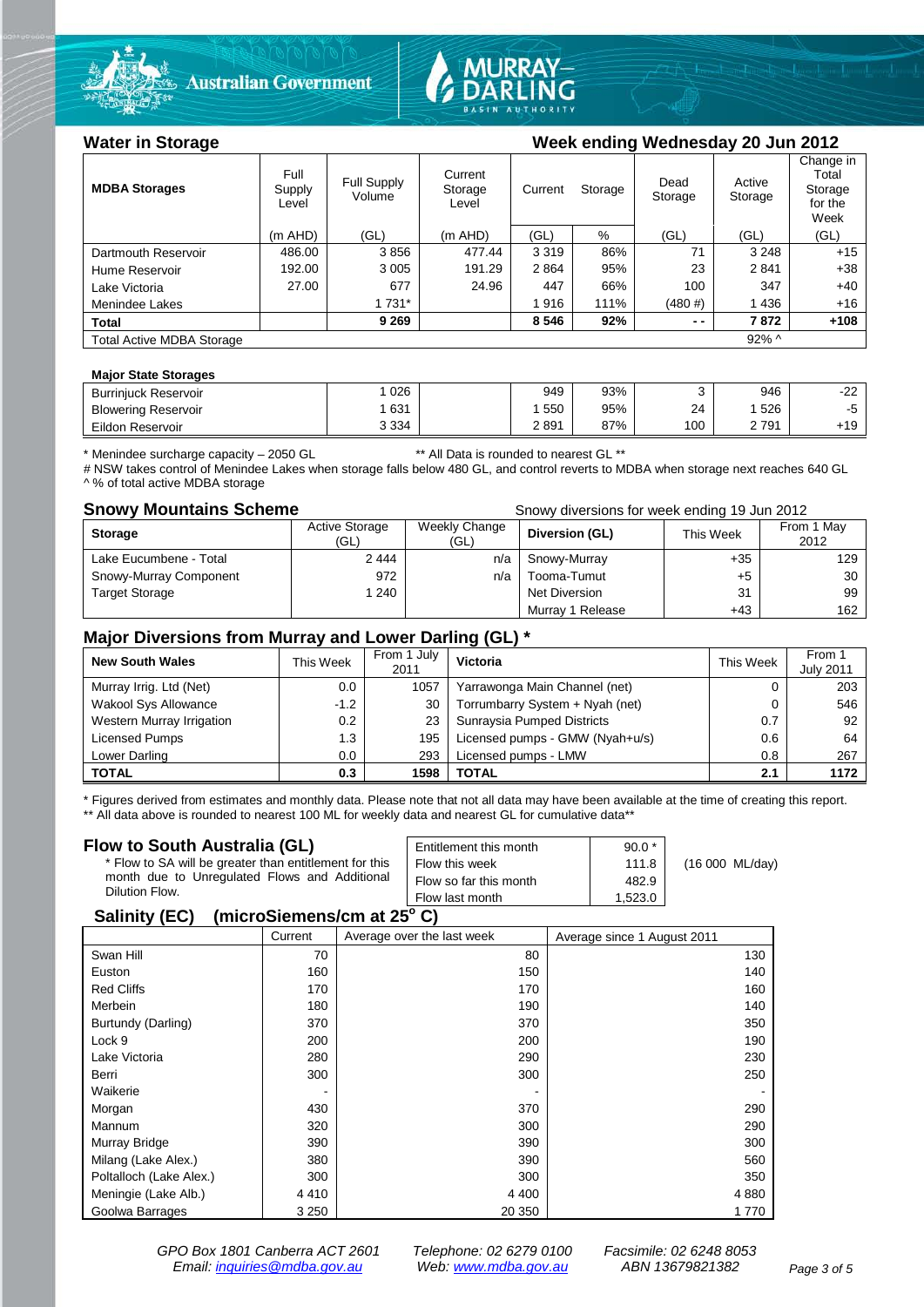



#### River Levels and Flows **Week ending Wednesday 20 Jun 2012**

|                                  | Minor Flood<br>Stage | Gauge    | Height  | Flow     | Trend | Average Flow<br>this Week | Average<br>Flow last<br>Week |
|----------------------------------|----------------------|----------|---------|----------|-------|---------------------------|------------------------------|
| <b>River Murray</b>              | (m)                  | local(m) | (m AHD) | (ML/day) |       | (ML/day)                  | (ML/day)                     |
| Khancoban                        |                      |          |         | 7630     | F     | 6650                      | 5 9 8 0                      |
| Jingellic                        | 4.0                  | 2.34     | 208.86  | 10 170   | R     | 9710                      | 12 260                       |
| Tallandoon (Mitta Mitta River)   | 4.2                  | 1.54     | 218.43  | 760      | R     | 740                       | 790                          |
| Heywoods                         | 5.5                  | 2.58     | 156.21  | 8580     | R     | 5 0 5 0                   | 3 2 2 0                      |
| <b>Doctors Point</b>             | 5.5                  | 2.66     | 151.13  | 10 640   | R.    | 6910                      | 5860                         |
| Albury                           | 4.3                  | 1.61     | 149.05  |          |       |                           |                              |
| Corowa                           | 3.8                  | 1.81     | 127.83  | 6 900    | R     | 6 300                     | 4640                         |
| Yarrawonga Weir (d/s)            | 6.4                  | 1.47     | 116.51  | 8 6 3 0  | R     | 8 2 2 0                   | 5970                         |
| Tocumwal                         | 6.4                  | 2.04     | 105.88  | 8 0 5 0  | R     | 7660                      | 5 3 6 0                      |
| Torrumbarry Weir (d/s)           | 7.3                  | 2.90     | 81.45   | 9310     | R     | 7 9 6 0                   | 6570                         |
| Swan Hill                        | 4.5                  | 1.40     | 64.32   | 6820     | R     | 6 100                     | 6580                         |
| Wakool Junction                  | 8.8                  | 3.21     | 52.33   | 8670     | R     | 8810                      | 9980                         |
| Euston Weir (d/s)                | 8.8                  | 2.42     | 44.26   | 13 690   | R     | 14 500                    | 16 210                       |
| Mildura Weir (d/s)               |                      |          |         | 15 130   | F     | 16 040                    | 17820                        |
| Wentworth Weir (d/s)             | 7.3                  | 3.95     | 28.71   | 17 450   | F     | 18 600                    | 24 860                       |
| <b>Rufus Junction</b>            |                      | 4.48     | 21.41   | 13 0 30  | F     | 14 5 20                   | 20 810                       |
| Blanchetown (Lock 1 d/s)         | $\blacksquare$       | 1.26     |         | 18810    | F     | 22 510                    | 36 280                       |
| <b>Tributaries</b>               |                      |          |         |          |       |                           |                              |
| Kiewa at Bandiana                | 2.7                  | 1.52     | 154.75  | 1 3 1 0  | F     | 1 4 5 0                   | 2 3 5 0                      |
| Ovens at Wangaratta              | 11.9                 | 8.55     | 146.23  | 2 0 3 0  | R     | 1850                      | 2 400                        |
| Goulburn at McCoys Bridge        | 9.0                  | 1.86     | 93.28   | 1570     | F     | 1810                      | 1 550                        |
| Edward at Stevens Weir (d/s)     |                      | 0.66     | 80.43   | 410      | F     | 400                       | 430                          |
| <b>Edward at Liewah</b>          |                      | 1.65     | 57.03   | 990      | F     | 1 1 2 0                   | 1700                         |
| <b>Wakool at Stoney Crossing</b> |                      | 1.40     | 54.89   | 340      | F     | 380                       | 570                          |
| Murrumbidgee at Balranald        | 5.0                  | 5.02     | 60.98   | 7810     | S     | 7480                      | 6720                         |
| Barwon at Mungindi               |                      | 3.20     |         | 70       | R     | 20                        | 70                           |
| Darling at Bourke                | $\blacksquare$       | 4.41     |         | 2 3 9 0  | R     | 2 2 1 0                   | 2 3 6 0                      |
| Darling at Burtundy Rocks        |                      |          |         | 4 500    | F     | 5 2 8 0                   | 7 900                        |
|                                  |                      |          |         |          |       |                           |                              |

Natural Inflow to Hume 7 920 16 030

(i.e. Pre Dartmouth & Snowy Mountains scheme)

**Weirs and Locks** Pool levels above or below Full Supply Level (FSL)

| <b>Murray</b>      | FSL (m AHD) | u/s     | d/s            |                       | FSL (m AHD) | u/s     | d/s     |
|--------------------|-------------|---------|----------------|-----------------------|-------------|---------|---------|
| Yarrawonga         | 124.90      | $-0.10$ | $\sim$         | No. 7 Rufus River     | 22.10       | $+0.51$ | $+2.20$ |
| No. 26 Torrumbarry | 86.05       | $-0.01$ | $\sim$         | No. 6 Murtho          | 19.25       | $+0.06$ | $+0.79$ |
| No. 15 Euston      | 47.60       | $+0.00$ | $\blacksquare$ | No. 5 Renmark         | 16.30       | $+0.03$ | $+0.79$ |
| No. 11 Mildura     | 34.40       | $+0.00$ | $+0.62$        | No. 4 Bookpurnong     | 13.20       | $+0.07$ | $+1.65$ |
| No. 10 Wentworth   | 30.80       | $+0.00$ | $+1.31$        | No. 3 Overland Corner | 9.80        | $+0.03$ | $+1.22$ |
| No. 9 Kulnine      | 27.40       | $+0.10$ | $+0.53$        | No. 2 Waikerie        | 6.10        | $+0.22$ | $+1.09$ |
| No. 8 Wangumma     | 24.60       | $+0.13$ | $+1.04$        | No. 1 Blanchetown     | 3.20        | $+0.02$ | $+0.51$ |

#### **Lower Lakes FSL = 0.75 m AHD**

Lake Alexandrina average level for the past 5 days (m AHD) 0.55

| <b>Barrages</b><br>Fishways at Barrages |              |               |          |           |               |  |
|-----------------------------------------|--------------|---------------|----------|-----------|---------------|--|
|                                         | Openings     | Level (m AHD) | No. Open | Rock Ramp | Vertical Slot |  |
| Goolwa                                  | 128 openings | 0.53          | 50       |           | Open          |  |
| Mundoo                                  | 26 openings  | 0.48          |          | -         |               |  |
| <b>Boundary Creek</b>                   | 6 openings   | -             |          |           |               |  |
| Ewe Island                              | 111 gates    |               | 70       |           |               |  |
| Tauwitchere                             | 322 gates    | 0.60          | 85       | Open      | Open          |  |

AHD = Level relative to Australian Height Datum, i.e. height above sea level